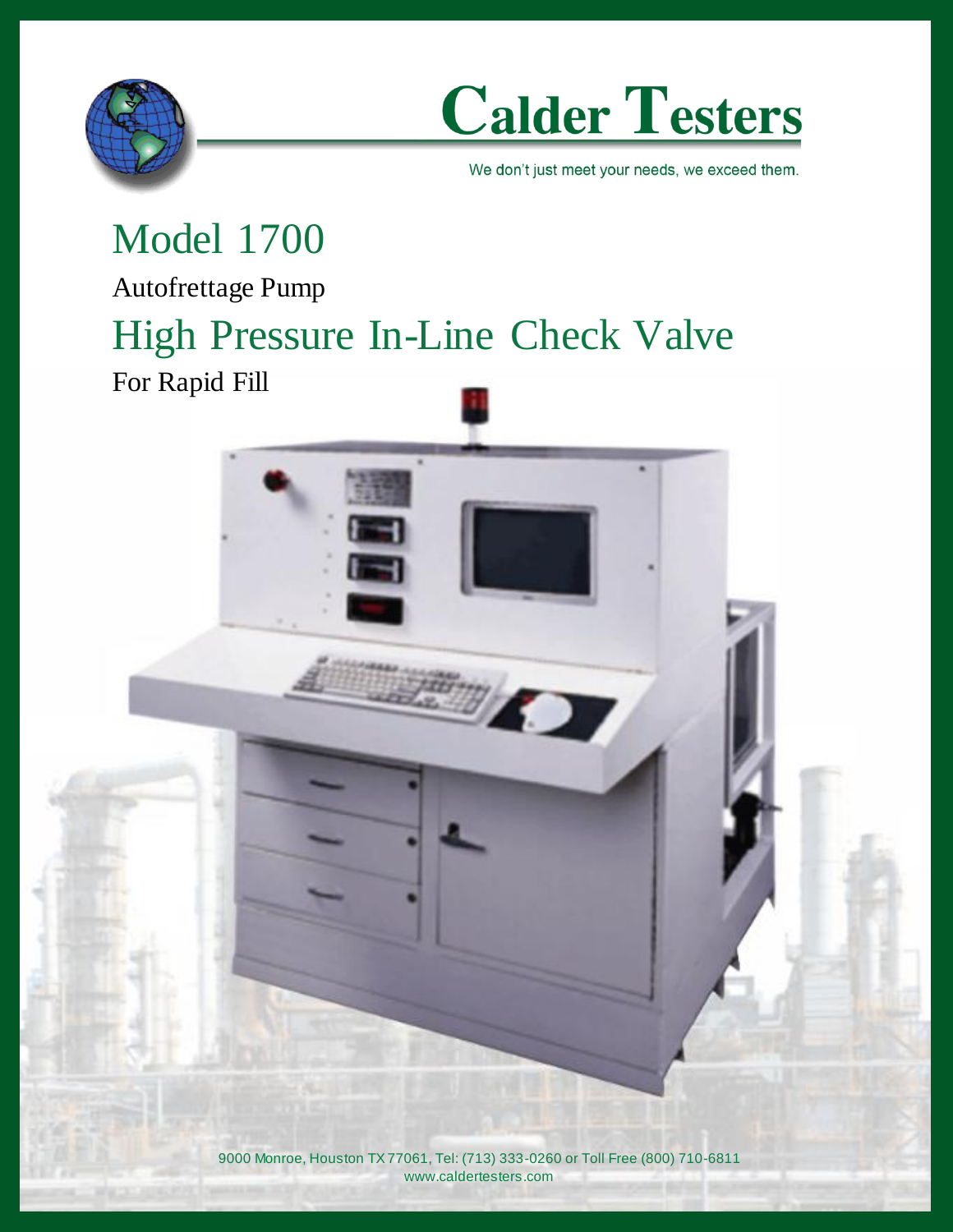

# **Calder Testers**

We don't just meet your needs, we exceed them.

## Model 1700

#### Autofrettage Pump

*Calder Testers, Inc. has designed and manufactured a line of hydraulically operated Super Pressure Pumps and related fittings for pressures up to 180,000 psi. The pump systems are manufactured as single or double ended systems and come with an integrated control console.*



*The systems can be manually operated, semiautomated or fully automated with computer interface. When data storage is required we provide a Data Acquitition and Analysis System (DAAS). If more control is required we can provide our Data Acquitition and Control System (DACS) to monitor the test, control the pump cycles, determine the ramp rate and stop at the required pressure. Our standard Model 1700 High Pressure Pump discharges 1.2 cubic inches per stroke and the double ended pump systems have 2.4 cubic inched per cycle.*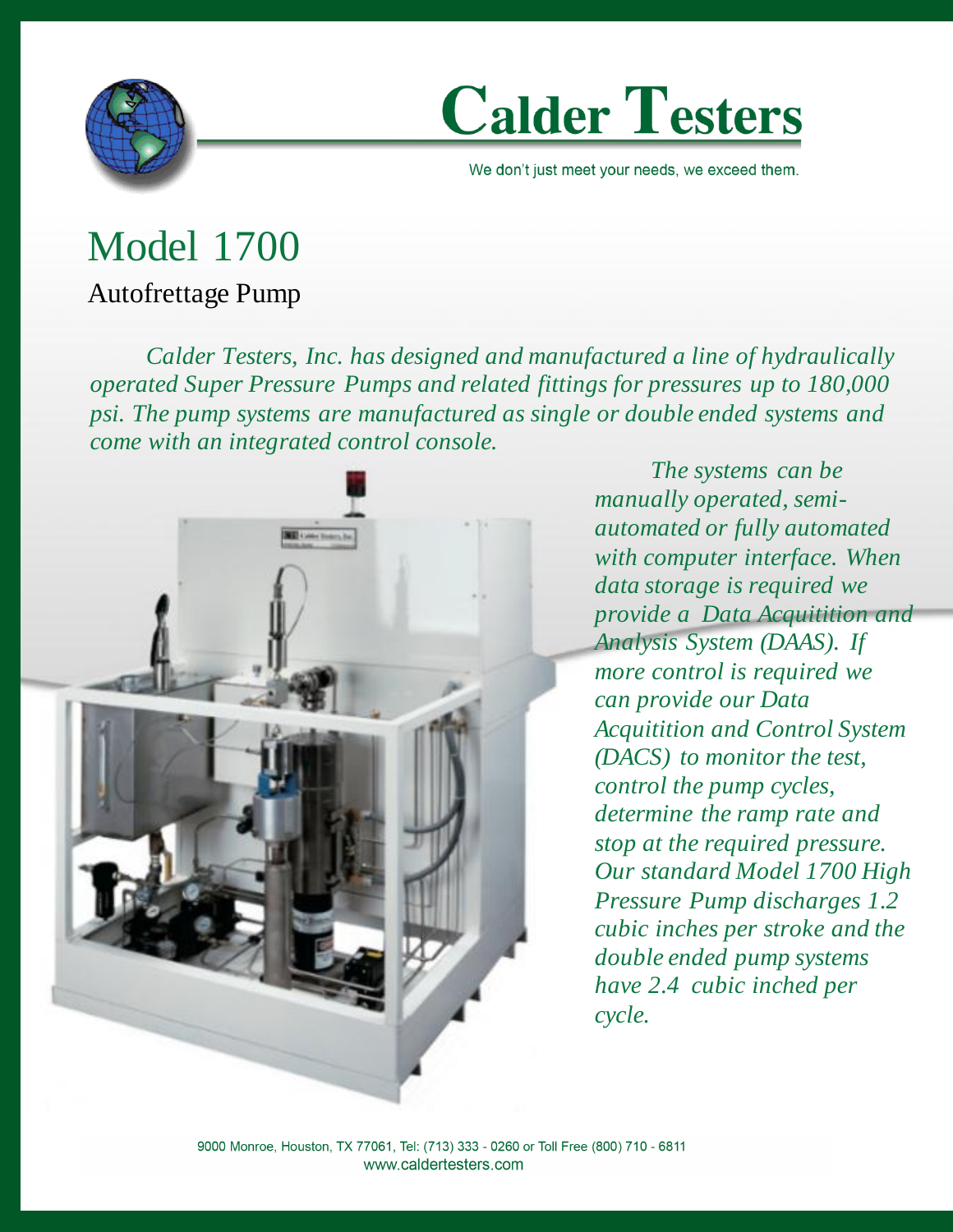

**Calder Testers** 

We don't just meet your needs, we exceed them.

### High Pressure In-Line Check Valve For Rapid Fill

*The In-Line Check Valve for rapid fill high pressure testing is designed for hydrostatic testing up to 60,000 psi. The high pressure medium can be introduced after initial hookup providing a fast, easy, safe way to test without breaking the connection*

9000 Monroe, Houston, TX 77061, Tel: (713) 333 - 0260 or Toll Free (800) 710 - 6811 www.caldertesters.com

**CALDER TESTERS**